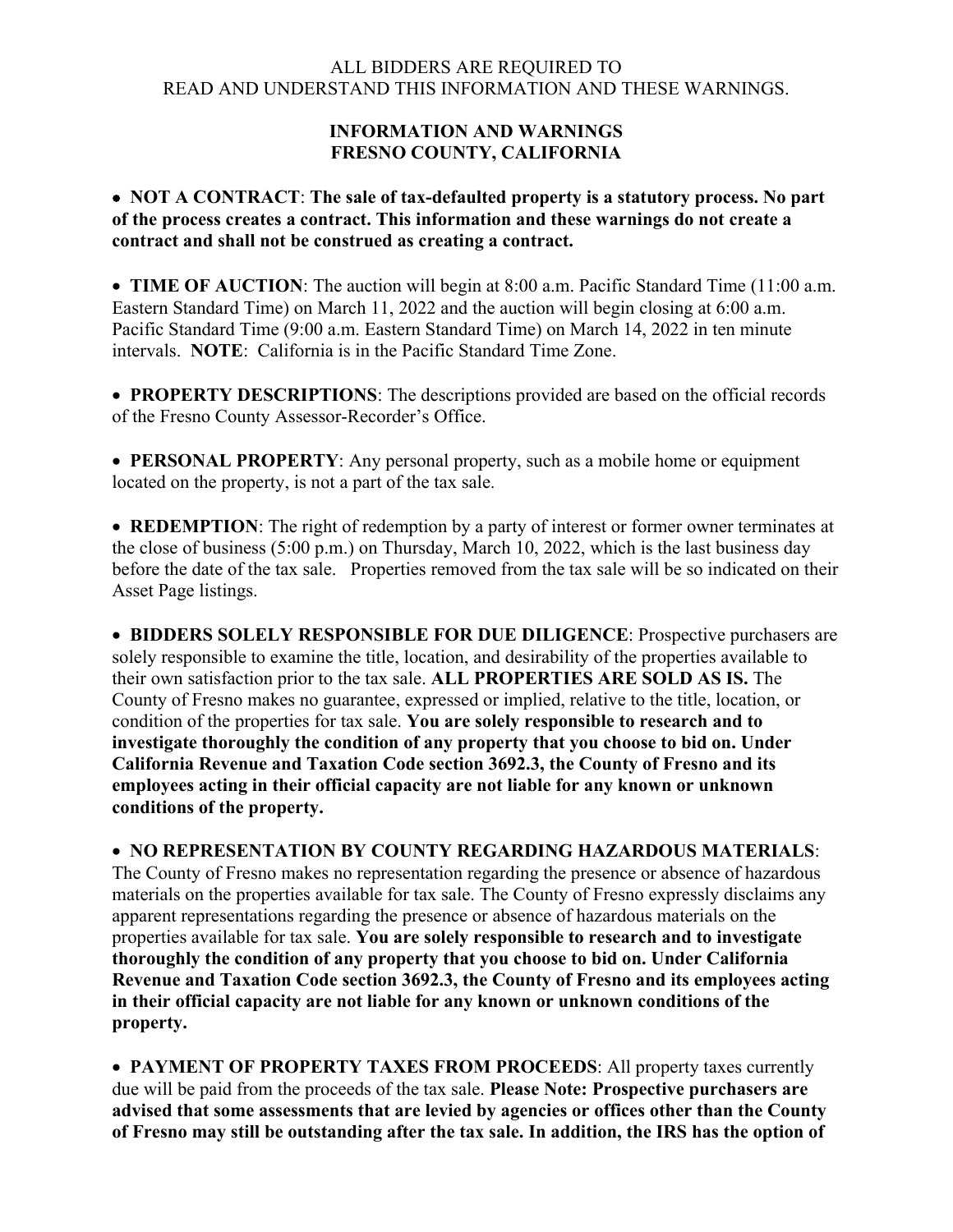## **redeeming, up until 120 days after the tax sale, any property on which there is an IRS lien recorded.**

• **INFORMATION MAY BE UPDATED**: Property information may continue to be updated until the day of the tax sale. Under California Revenue and Taxation Code section 3692.3, the County of Fresno and its employees acting in their official capacity are not liable for any known or unknown conditions of the property.

• **TAKING POSSESSION; CHALLENGING SALE**: The successful bidder may take possession of the property after the tax deed to purchaser has been recorded. Most title companies will not insure title on properties sold at public auction for at least one (1) year after the tax deed has been recorded. Legal action to challenge a tax sale may only be commenced in court if the person commencing the proceeding first petitions the Fresno County Board of Supervisors to rescind the tax sale within one (1) year of the tax deed recording date.

• **DEED INFORMATION**: Successful bidders are required to submit their deed information to Bid4Assets indicating how they want the property to be conveyed. **The deed slip information must be completed and submitted to Bid4Assets by Wednesday, March 16, 2022.** The deed will be mailed to the purchaser after recording, which usually occurs within eight to twelve weeks after the tax sale. This deed conveys all right, title, and interest to the property in accordance with the provisions of Revenue and Taxation Code section 3712.

• **DOCUMENTARY TRANSFER TAX**: A California documentary transfer tax will be added to, and collected with, the full purchase price. This tax is calculated at the rate of \$0.55 for each \$500.00 or fractional part thereof, if the purchase price exceeds \$100.00.

• **BID4ASSETS INSTRUCTIONS**: Before bidding on any property, you must follow the instructions on Bid4Assets' home page to register as a bidder. Bidders are required to make a single deposit of \$5,000.00 to participate in the Fresno County auctions. Your deposit must be received by Bid4Assets no later than 1:00 PM PT (4:00 PM ET) Monday, March 7, 2022. The successful bidder must provide payment in full (less deposit held) by wire transfer or cashier's check to Bid4Assets by March 17, 2022 (within three business days of the close of the auction). Payments in excess of the purchase price will be refunded by mail within 30 days.

• **NO RESORT TO SECOND HIGHEST BIDDER**: Only a successful bidder has the opportunity to purchase tax-defaulted property. If the successful bidder defaults, under California law, Fresno County cannot resort to the second highest bidder. **If the payment policy is not adhered to, the bid deposit will be forfeited to the County and the successful bidder may be banned from future Fresno County tax sales for 5 years.**

• **TAX SALE IS NOT LIKE A USUAL REAL ESTATE TRANSACTION**: The tax sale of these properties should not, in any way, be equated to real estate sales by licensed salespeople, brokers and realtors. The County of Fresno does not take possession of these properties at any time. The Fresno County Auditor-Controller/Treasurer-Tax Collector does not inspect these properties and cannot guarantee the condition of the property nor assume any responsibility for conformance to codes, permits or zoning ordinances. **You should inspect the property before investing. The burden is on the purchaser to thoroughly research, before the tax sale, any matters relevant to their decision to purchase, rather than on the county, whose sole interest is the recovery of back taxes. Under California Revenue and Taxation Code section 3692.3, the County of Fresno and its employees acting in their official capacity are not liable for any known or unknown conditions of the property.**